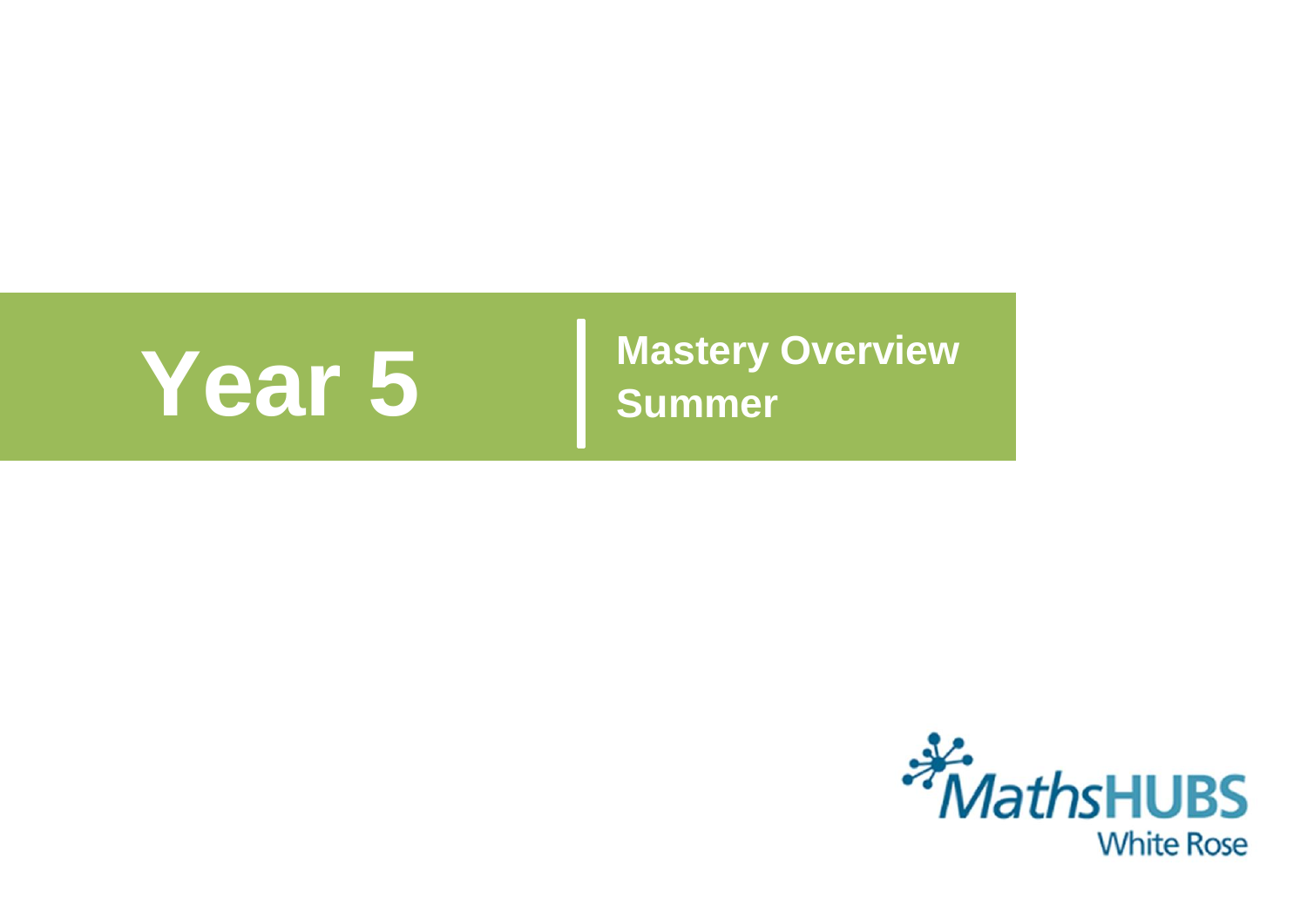### **SOL Overview**

As well as providing term by term overviews for the new National Curriculum, as a Maths Hub we are aiming to support primary schools by providing more detailed Schemes of Learning, which help teachers plan lessons on a day to day basis.

The following schemes provide exemplification for each of the objectives in our new term by term overviews, which are linked to the new National Curriculum. The schemes are broken down into fluency, reasoning and problem solving, which are the key aims of the curriculum. Each objective has with it examples of key questions, activities and resources that you can use in your classroom. These can be used in tandem with the mastery assessment materials that the NCETM have recently produced.

We hope you find them useful. If you have any comments about this document or have any suggestions please do get in touch.

Thank you for your continued support with all the work we are doing.

### *The White Rose Maths Hub Team*

© Trinity Academy Halifax 2016 [mathshub@trinityacademyhalifax.org](mailto:mathshub@trinitYACADEMYHALIFAX.ORG)

### **Assessment**

Alongside these curriculum overviews, our aim is also to provide an assessment for each term's plan. Each assessment will be made up of two parts:

**Part 1: Fluency based arithmetic practice Part 2: Reasoning based questions** 

You can use these assessments to determine gaps in your students' knowledge and use them to plan support and intervention strategies.

The autumn and spring assessments are now available.

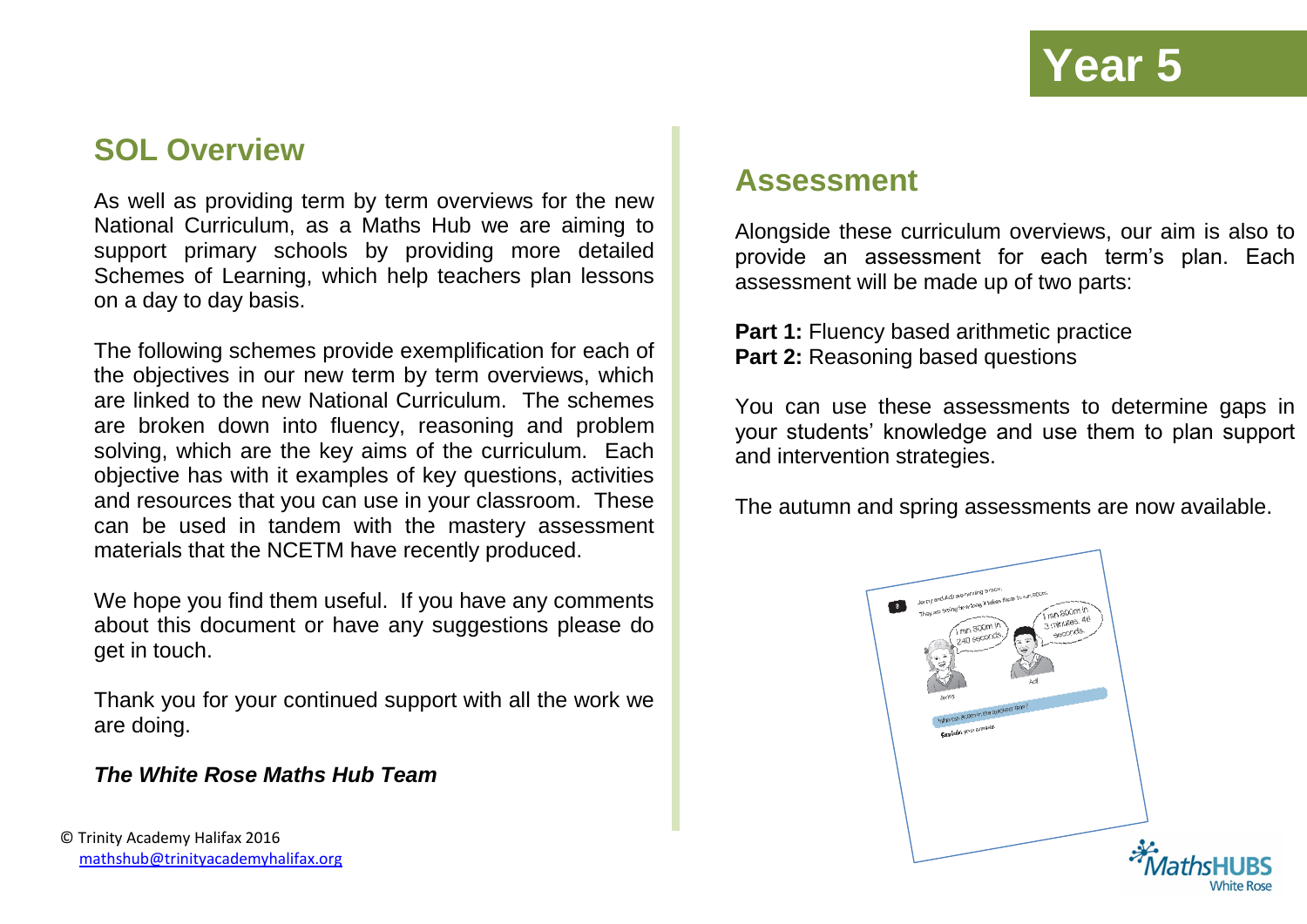### **Teaching for Mastery**

These overviews are designed to support a mastery approach to teaching and learning and have been designed to support the aims and objectives of the new National Curriculum.

The overviews:

- have number at their heart. A large proportion of time is spent reinforcing number to build competency
- ensure teachers stay in the required key stage and support the ideal of depth before breadth.
- ensure students have the opportunity to stay together as they work through the schemes as a whole group
- provide plenty of time to build reasoning and problem solving elements into the curriculum.

### **Concrete – Pictorial – Abstract**

As a hub we believe that all students, when introduced to a key new concept, should have the opportunity to build competency in this topic by taking this approach.

**Concrete** – students should have the opportunity to use concrete objects and manipulatives to help them understand what they are doing.

**Pictorial** – students should then build on this concrete approach by using pictorial representations. These representations can then be used to reason and solve problems.



**An example of a bar modelling diagram used to solve problems.**

**Abstract** – with the foundations firmly laid, students should be able to move to an abstract approach using numbers and key concepts with confidence.

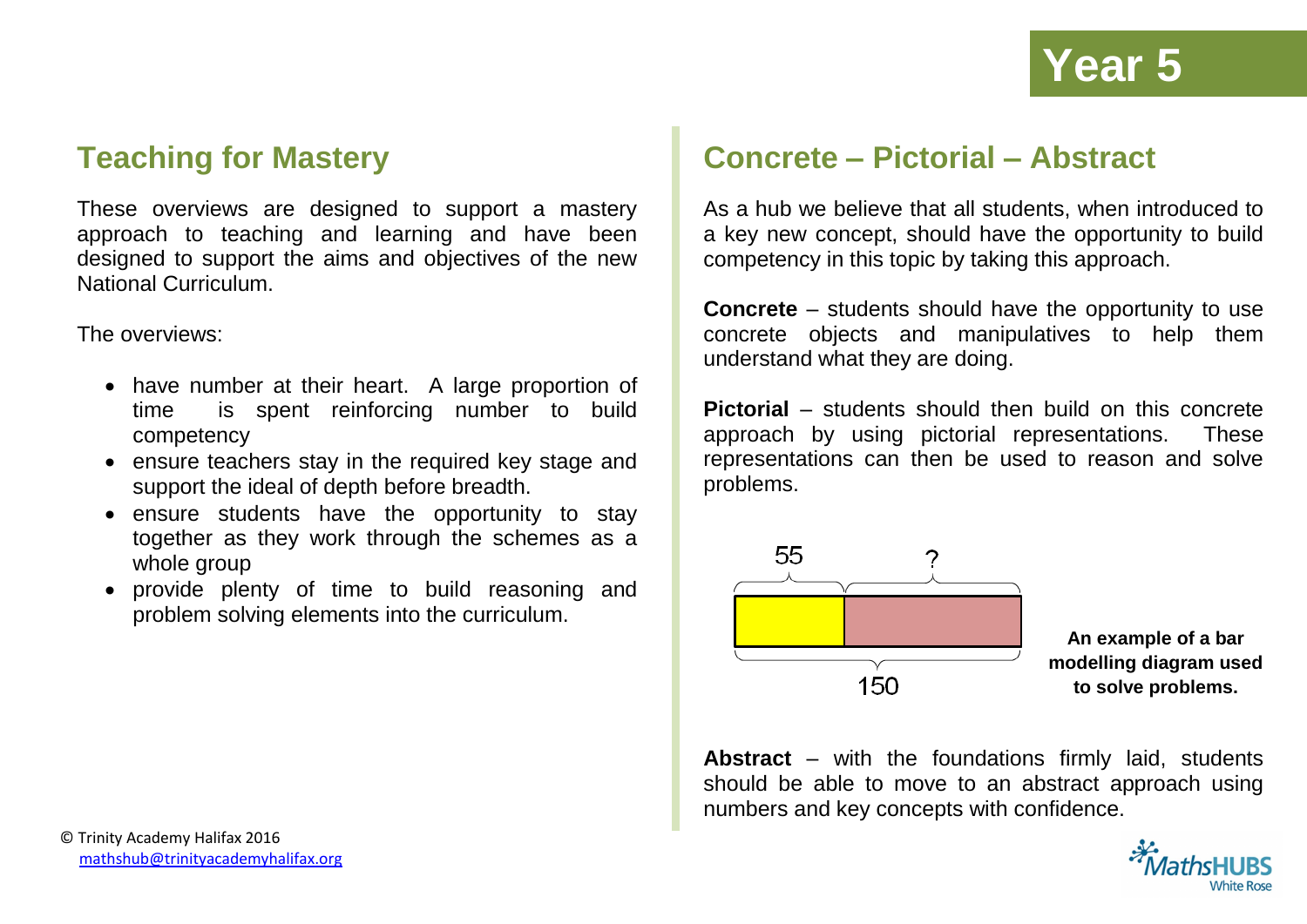## **Frequently Asked Questions**

### *We have bought one of the new Singapore textbooks. Can we use these curriculum plans?*

Many schools are starting to make use of a mastery textbook used in Singapore and China, the schemes have been designed to work alongside these textbooks. There are some variations in sequencing, but this should not cause a large number of issues.

### *If we spend so much time on number work, how can we cover the rest of the curriculum?*

Students who have an excellent grasp of number make better mathematicians. Spending longer on mastering key topics will build a student's confidence and help secure understanding. This should mean that less time will need to be spent on other topics.

In addition schools that have been using these schemes already have used other subjects and topic time to teach and consolidate other areas of the mathematics curriculum.

### *My students have completed the assessment but they have not done well.*

This is your call as a school, however our recommendation is that you would spend some time with the whole group focussing on the areas of the curriculum that they don't appear to have grasped. If a couple of students have done well then these could be given rich tasks and deeper problems to build an even deeper understanding.

### *Can we really move straight to this curriculum plan if our students already have so many gaps in knowledge?*

The simple answer is yes. You might have to pick the correct starting point for your groups. This might not be in the relevant year group and you may have to do some consolidation work before.

These schemes work incredibly well if they are introduced from Year 1 and continued into Year 2, then into Year 3 and so on.

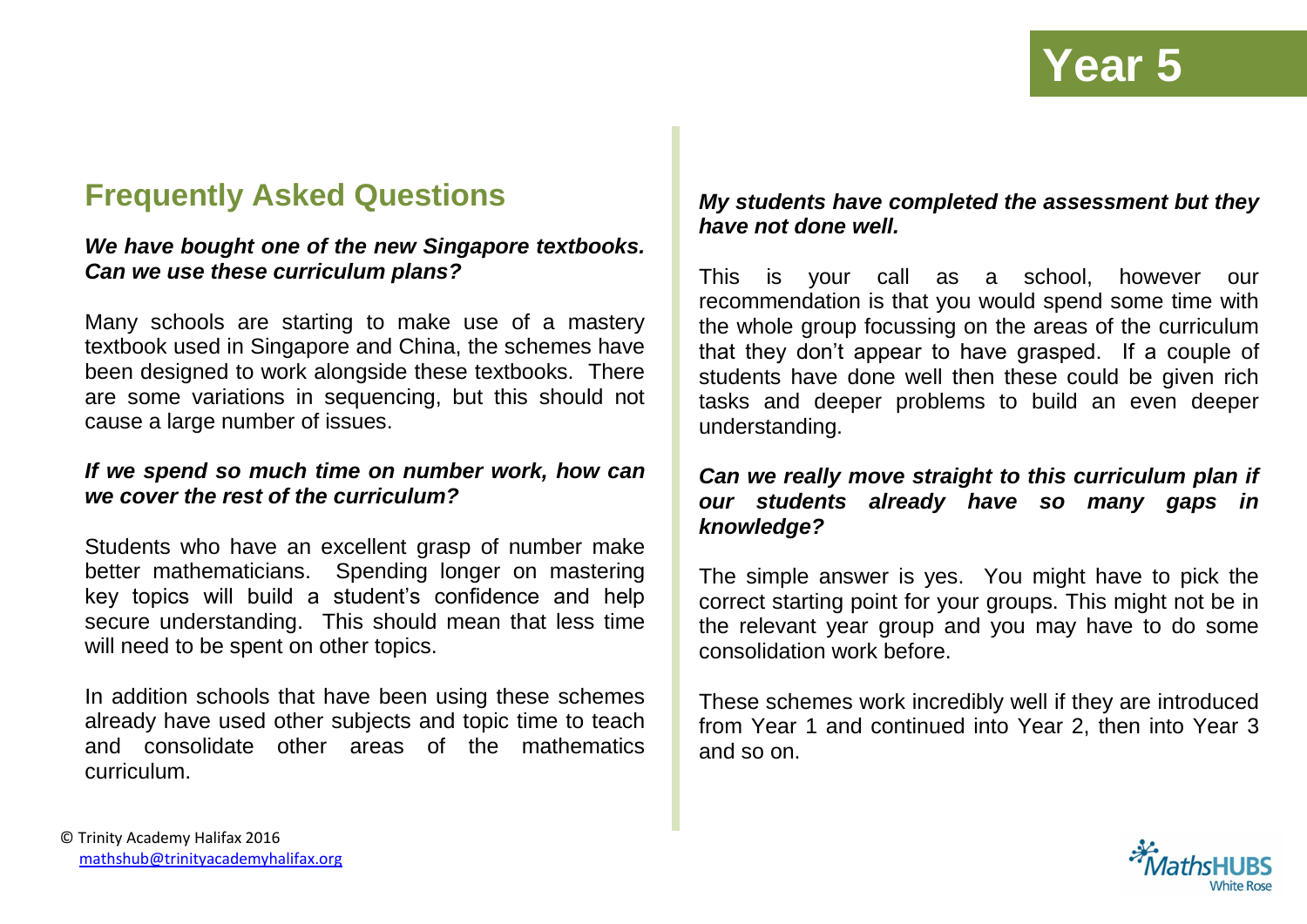## **Mixed Year & Reception Planning**

We have been working on mixed year and reception versions of our planning documentation and guidance. These have been created by teachers from across our region and wider. Working documents can be found in the Dropbox, although we hope that the final documents will be available later on in the summer term. Please contact the Hub if you would like any more information.

## **Problem Solving**

As a Hub we have produced a series of problems for KS1 and KS2. These can be found here. <http://tinyurl.com/zfeq8gs>

We are hoping to release more in September. In addition to the schemes attached the NCETM have developed a fantastic series of problems, tasks and activities that can be used to support 'Teaching for Mastery'.

It will also give you a detailed idea of what it means to take a mastery approach across your school. <https://www.ncetm.org.uk/resources/46689>



## **Everyone Can Succeed**

As a Maths Hub we believe that all students can succeed in mathematics. We don't believe that there are individuals who can do maths and those that can't. A positive teacher mindset and strong subject knowledge are key to student success in mathematics.

### **More Information**

If you would like more information on 'Teaching for Mastery' you can contact the White Rose Maths Hub at [mathshub@trinityacademyhalifax.org](mailto:mathshub@trinityacademyhalifax.org)

We are offering courses on:

- Bar Modelling
- Teaching for Mastery
- Year group subject specialism intensive courses become a Maths expert.

Our monthly newsletter also contains the latest initiatives we are involved with. We are looking to improve maths across our area and on a wider scale by working with other Maths Hubs across the country.

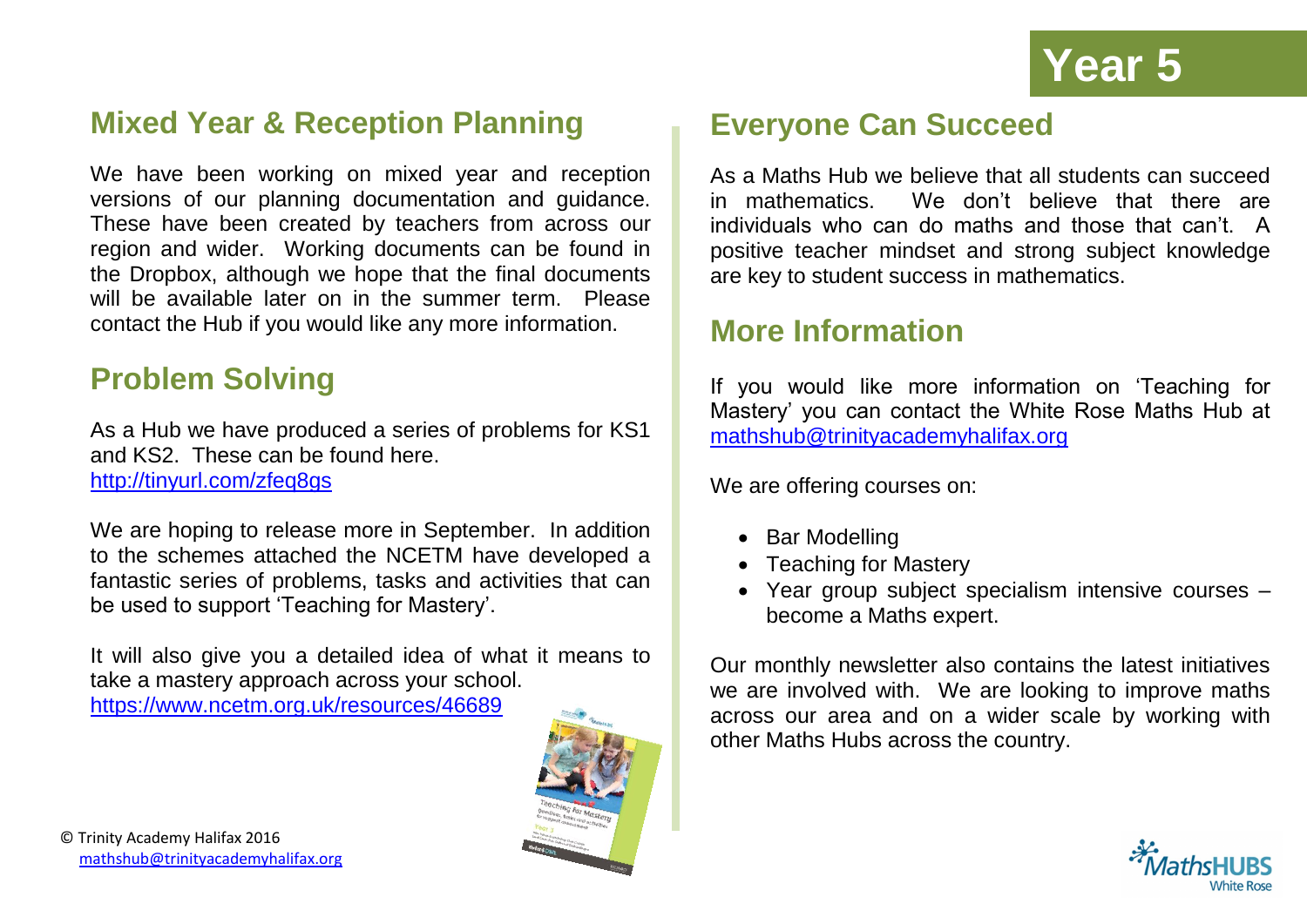## **Year 5 Overview**

|        | Week 1                                                                          | Week 2 | Week 3 | Week 4                                           | Week 5                                         | Week 6                                                | Week 7                             | Week 8                   | Week 9                    | Week 10           | Week 11 | Week 12 |
|--------|---------------------------------------------------------------------------------|--------|--------|--------------------------------------------------|------------------------------------------------|-------------------------------------------------------|------------------------------------|--------------------------|---------------------------|-------------------|---------|---------|
| Autumn | <b>Number: Addition and</b><br><b>Number: Place Value</b><br><b>Subtraction</b> |        |        |                                                  |                                                | <b>Number: Multiplication and Division</b>            |                                    |                          |                           | <b>Statistics</b> |         |         |
| Spring | <b>Number: Fractions</b>                                                        |        |        |                                                  |                                                | <b>Number: Decimals</b><br><b>Number: Percentages</b> |                                    |                          |                           |                   |         |         |
| Summer | <b>Geometry:</b><br><b>Geometry:</b><br><b>Shapes</b><br><b>Angles</b>          |        |        | and<br>Geometry:<br><b>Direction</b><br>Position | <b>Measurement:</b><br><b>Converting Units</b> |                                                       | <b>Numbers</b><br>Number:<br>Prime | and<br>Perimeter<br>Area | <b>Measures</b><br>volume |                   |         |         |

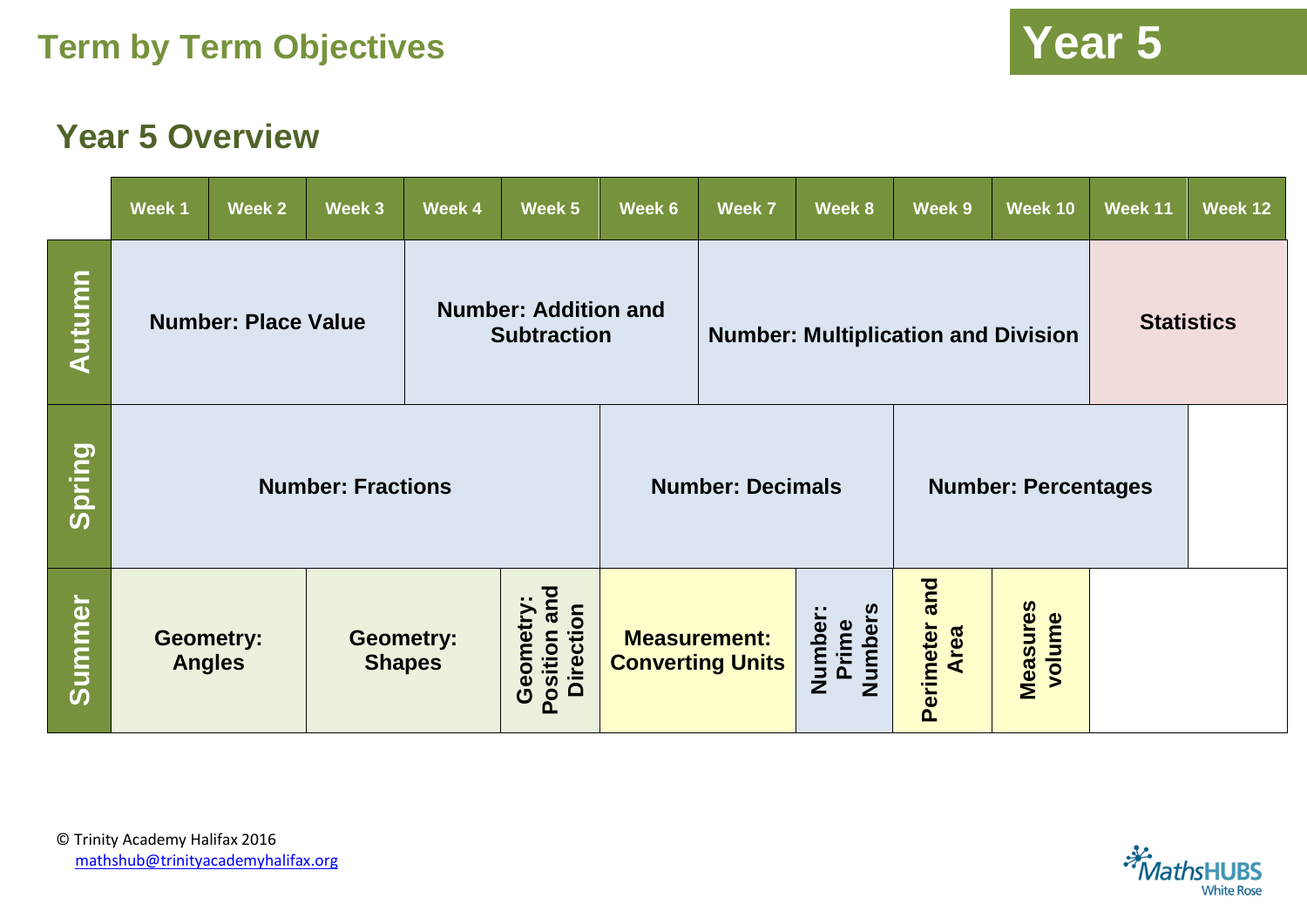| <b>Year Group</b>                                                                                                                                                                                                                                                                                                                                                               |        | Y <sub>5</sub>                                                                                                                                                                                                                                                                                                                                   | <b>Term</b> |                                                                                                                                                                                                                                                                                        | <b>Summer</b>                                                                                                                                                                                                                                                                                                                                                                                        |        |                                                                                                                                                                                                                                                                          |                                                                                                                                                                                                                                                                                                                                                       |                                                                                                                                                                                                                                                                                                   |         |         |
|---------------------------------------------------------------------------------------------------------------------------------------------------------------------------------------------------------------------------------------------------------------------------------------------------------------------------------------------------------------------------------|--------|--------------------------------------------------------------------------------------------------------------------------------------------------------------------------------------------------------------------------------------------------------------------------------------------------------------------------------------------------|-------------|----------------------------------------------------------------------------------------------------------------------------------------------------------------------------------------------------------------------------------------------------------------------------------------|------------------------------------------------------------------------------------------------------------------------------------------------------------------------------------------------------------------------------------------------------------------------------------------------------------------------------------------------------------------------------------------------------|--------|--------------------------------------------------------------------------------------------------------------------------------------------------------------------------------------------------------------------------------------------------------------------------|-------------------------------------------------------------------------------------------------------------------------------------------------------------------------------------------------------------------------------------------------------------------------------------------------------------------------------------------------------|---------------------------------------------------------------------------------------------------------------------------------------------------------------------------------------------------------------------------------------------------------------------------------------------------|---------|---------|
| Week 1                                                                                                                                                                                                                                                                                                                                                                          | Week 2 | Week 3                                                                                                                                                                                                                                                                                                                                           | Week 4      | Week 5                                                                                                                                                                                                                                                                                 | Week 6                                                                                                                                                                                                                                                                                                                                                                                               | Week 7 | Week 8                                                                                                                                                                                                                                                                   | Week 9                                                                                                                                                                                                                                                                                                                                                | Week 10                                                                                                                                                                                                                                                                                           | Week 11 | Week 12 |
| <b>Geometry: Angles</b><br>Know angles are measured<br>in degrees; estimate and<br>compare acute, obtuse<br>and reflex angles.<br>Draw given angles and<br>measure them in degrees<br>$(°)$ .<br>Identify: angles at a point<br>and one whole turn (total<br>360°), angles at a point on<br>a straight line and $\frac{1}{2}$ a turn<br>(total 180°) other multiples<br>of 90°. |        | <b>Geometry: Shapes</b><br>Identify 3D shapes,<br>including cubes and other<br>cuboids, from 2D<br>representations.<br>Use the properties of<br>rectangles to deduce<br>related facts and find<br>missing lengths and angles.<br>Distinguish between<br>regular and irregular<br>polygons based on<br>reasoning about equal<br>sides and angles. |             | Geometry:<br>Position<br>and<br><b>Direction</b><br>Identify,<br>describe<br>and<br>represent<br>the position<br>of a shape<br>following a<br>reflection<br><b>or</b><br>translation,<br>using the<br>appropriate<br>language,<br>and know<br>that the<br>shape has<br>not<br>changed. | <b>Measurement: Converting</b><br>units<br>Convert between different<br>units of metric measure<br>(for example, km and m;<br>cm and m; cm and mm; g<br>and kg; I and ml).<br><b>Understand and use</b><br>approximate equivalences<br>between metric units and<br>common imperial units<br>such as inches, pounds and<br>pints.<br>Solve problems involving<br>converting between units<br>of time. |        | Number:<br>Prime<br><b>Numbers</b><br>Know and<br>use the<br>vocabulary<br>of prime<br>numbers,<br>prime<br>factors and<br>composite<br>(non-prime)<br>numbers.<br>Establish<br>whether a<br>number up<br>to 100 is<br>prime and<br>recall prime<br>numbers up<br>to 19. | Perimeter<br>and Area<br>Measure<br>and<br>calculate<br>the<br>perimeter<br>of<br>composite<br>rectilinear<br>shapes in<br>cm and m.<br>Calculate<br>and<br>compare<br>the area of<br>rectangles<br>(including<br>squares),<br>and<br><i>including</i><br>using<br>standard<br>units, $cm2$ ,<br>$m2$ estimate<br>the area of<br>irregular<br>shapes. | <b>Measures:</b><br>Volume<br><b>Estimate</b><br>volume (for<br>example<br>using $1 \text{cm}^3$<br>blocks to<br>build<br>cuboids<br>(including<br>cubes) and<br>capacity<br>(for<br>example,<br>using<br>water)).<br>Use all four<br>operations<br>to solve<br>problems<br>involving<br>measure. |         |         |

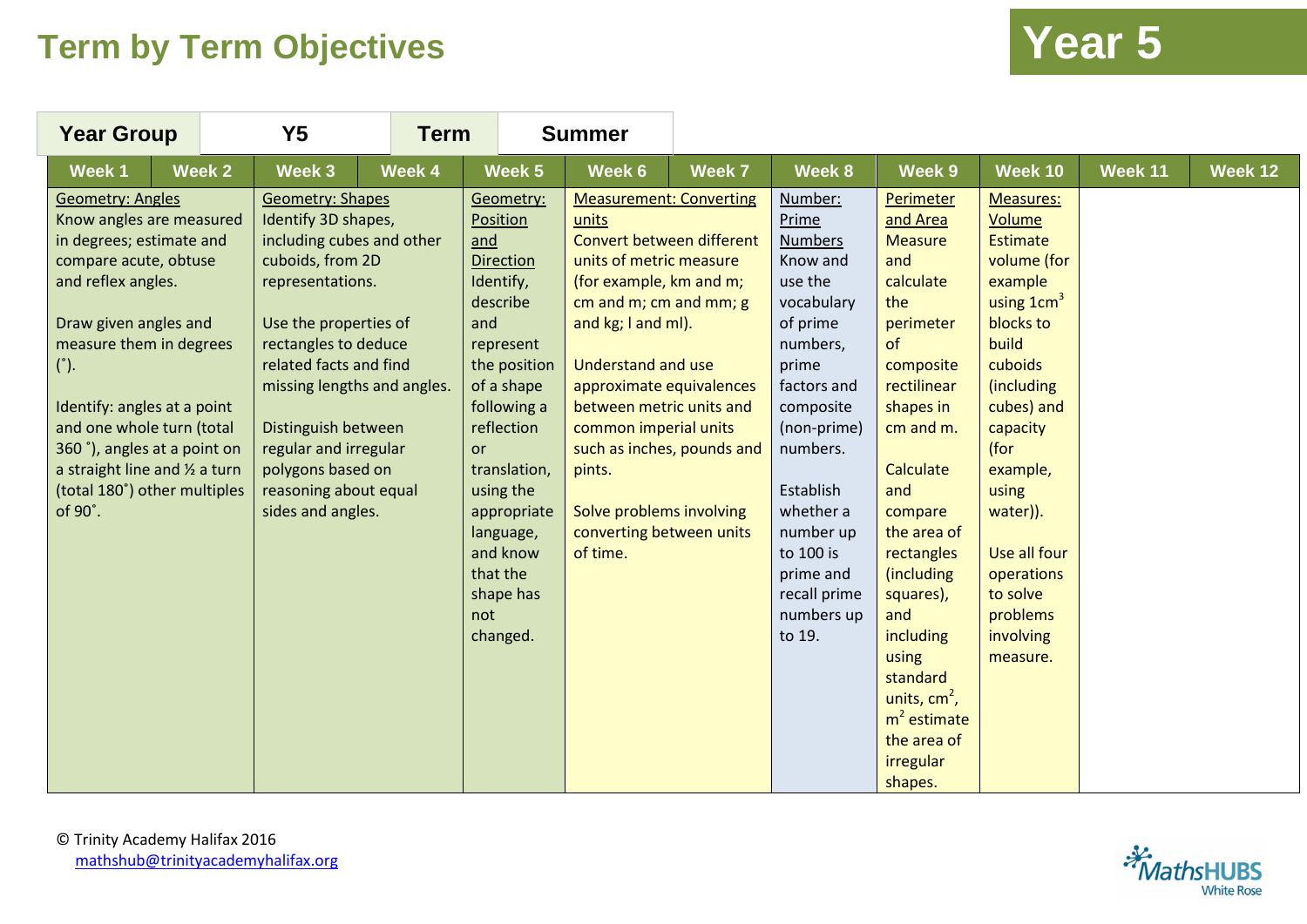|                               | <b>National Curriculum Statement</b>                                                             | <b>All Students</b>                                                                                                                                                                                                                                                             |                                                                                                                                                                                                                                                                                                                                      |                                                                                                                                                                                       |  |  |  |  |  |
|-------------------------------|--------------------------------------------------------------------------------------------------|---------------------------------------------------------------------------------------------------------------------------------------------------------------------------------------------------------------------------------------------------------------------------------|--------------------------------------------------------------------------------------------------------------------------------------------------------------------------------------------------------------------------------------------------------------------------------------------------------------------------------------|---------------------------------------------------------------------------------------------------------------------------------------------------------------------------------------|--|--|--|--|--|
|                               |                                                                                                  | Fluency                                                                                                                                                                                                                                                                         | Reasoning                                                                                                                                                                                                                                                                                                                            | <b>Problem Solving</b>                                                                                                                                                                |  |  |  |  |  |
| $\mathbf{v}$<br><b>Angles</b> | Know angles are measured in<br>degrees: estimate and compare<br>acute, obtuse and reflex angles. | If one angle in a triangle is 38°<br>$\bullet$<br>and another is 68°, what type<br>of angle will the third be?<br>Tick all the obtuse angles<br>$\bullet$<br>$47^\circ$<br>107°<br>98°<br>$90^\circ$<br>Which number is an angle?<br>$\bullet$<br>$-60$<br>79.4<br>Explain why. | Odd one out.<br>$\bullet$<br>$45^{\circ}$<br>180°<br>225°<br>79°<br>Explain why.<br>Cut out a circle with a spinner<br>$\bullet$<br>in the centre.<br>Put the arrow in the starting<br>position above. Turn over a<br>flash card with an angle on.<br>Estimate the given angle by<br>moving the spinner. Check<br>how close you are. | Estimate and measure the angles in<br>$\bullet$<br>these shapes.<br>Record your results in a table.<br>Work out how close you were.<br>Did you notice anything or find any<br>easier? |  |  |  |  |  |



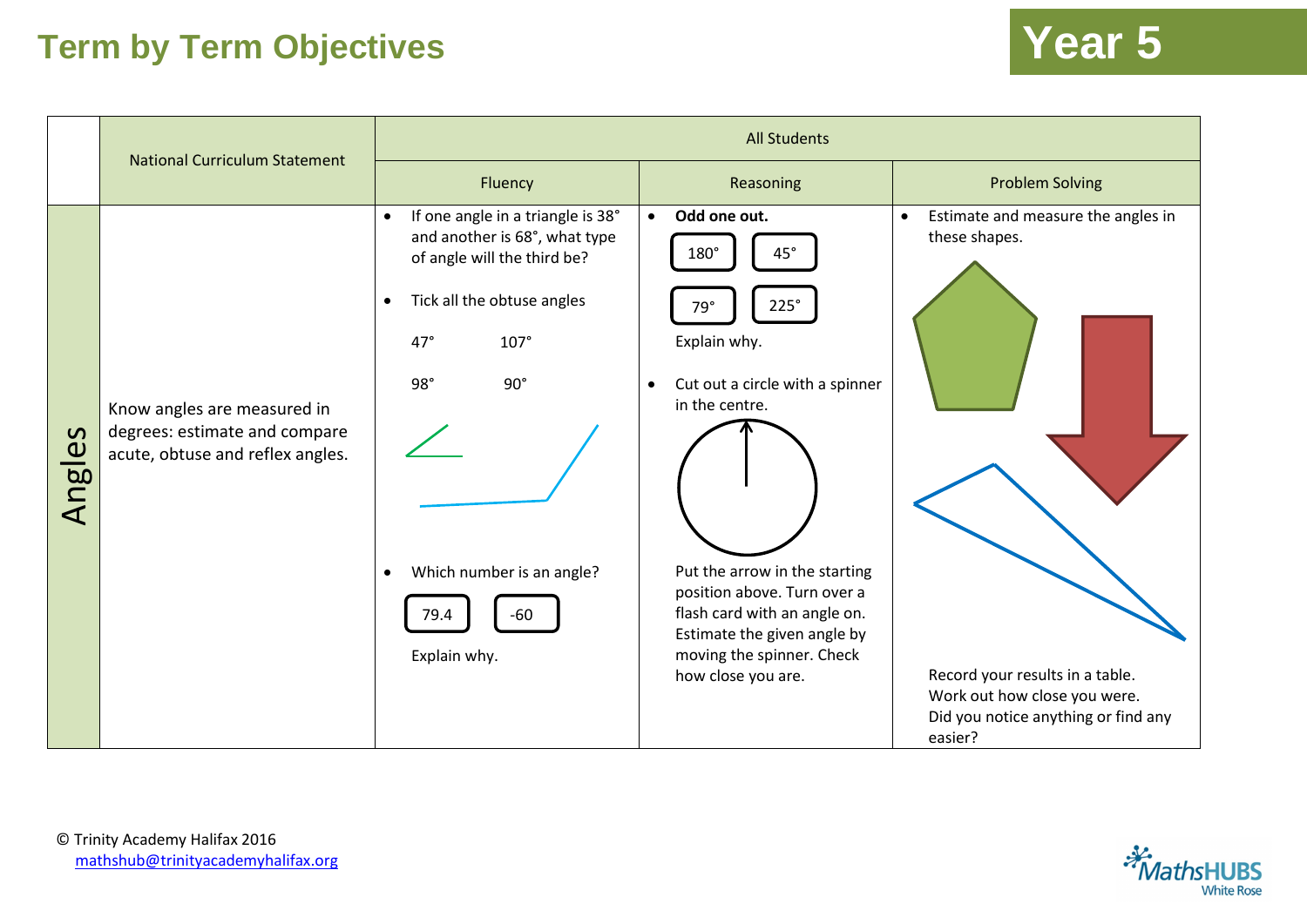|                         |                                                         | <b>Complete practically</b>                                                                                                                                                                                                              | <b>Complete practically</b>                                                                                                                                                                                          | <b>Complete practically</b>                                                                                                                                        |
|-------------------------|---------------------------------------------------------|------------------------------------------------------------------------------------------------------------------------------------------------------------------------------------------------------------------------------------------|----------------------------------------------------------------------------------------------------------------------------------------------------------------------------------------------------------------------|--------------------------------------------------------------------------------------------------------------------------------------------------------------------|
| S<br>Angle <sup>s</sup> | Draw given angles, and measure<br>them in degrees $(°)$ | Draw an obtuse angle that is a<br>$\bullet$<br>multiple of 5 and 3<br>Can your partner check it?<br>Draw an acute angle that has a<br>$\bullet$<br>factor of both 4 and 6<br>What do the angles in a<br>$\bullet$<br>triangle add up to? | Class 5 are given one angle in<br>$\bullet$<br>an isosceles. It is 50°<br>Carol says,<br>The other angles<br>are 65° because<br>two angles are<br>equal in an<br>isosceles triangle.<br>Is she correct? Explain why. | Draw a range of angles for a friend.<br>$\bullet$<br>Have them order them, before<br>measuring, from smallest to largest<br>and check to see if they were correct. |

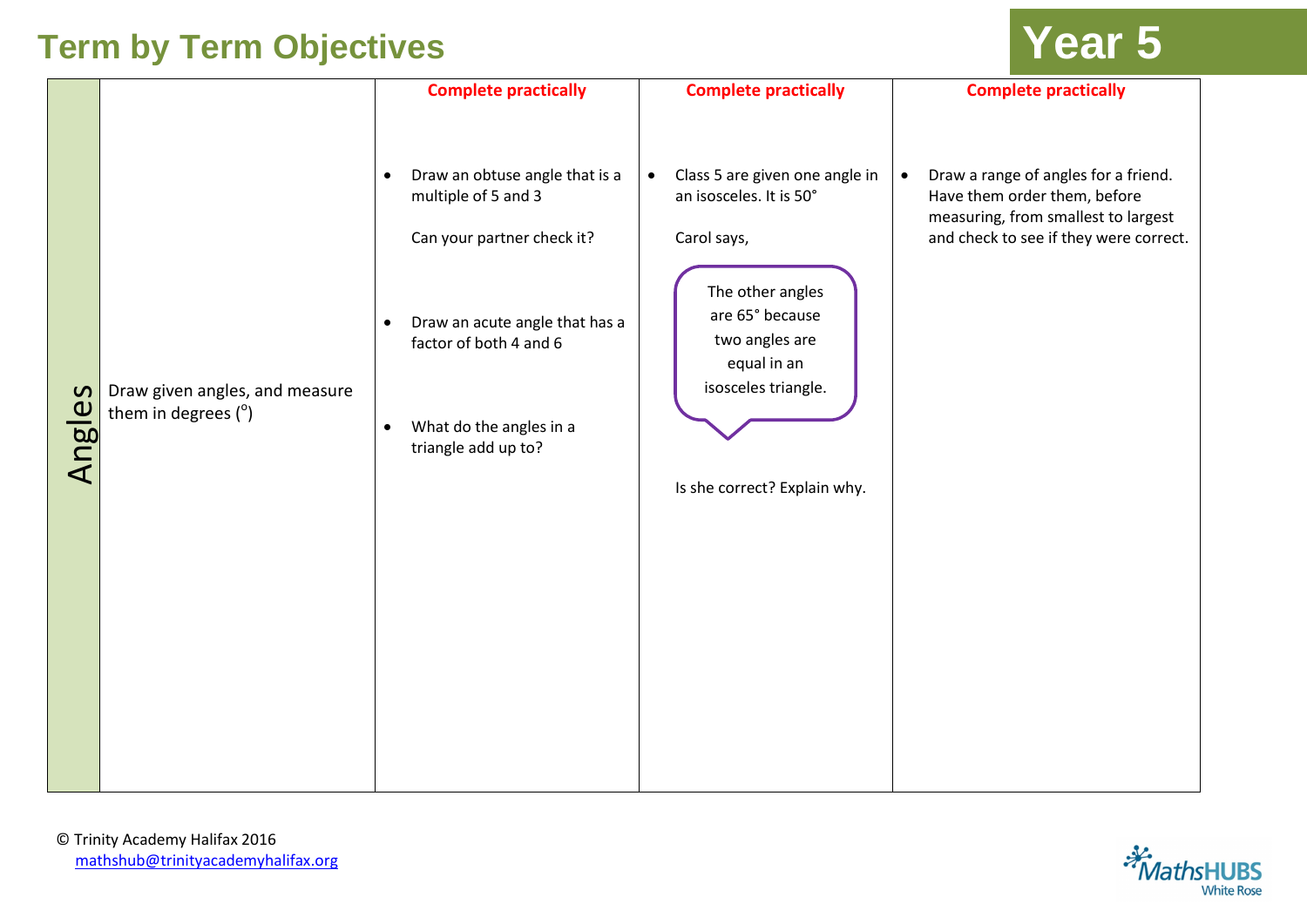

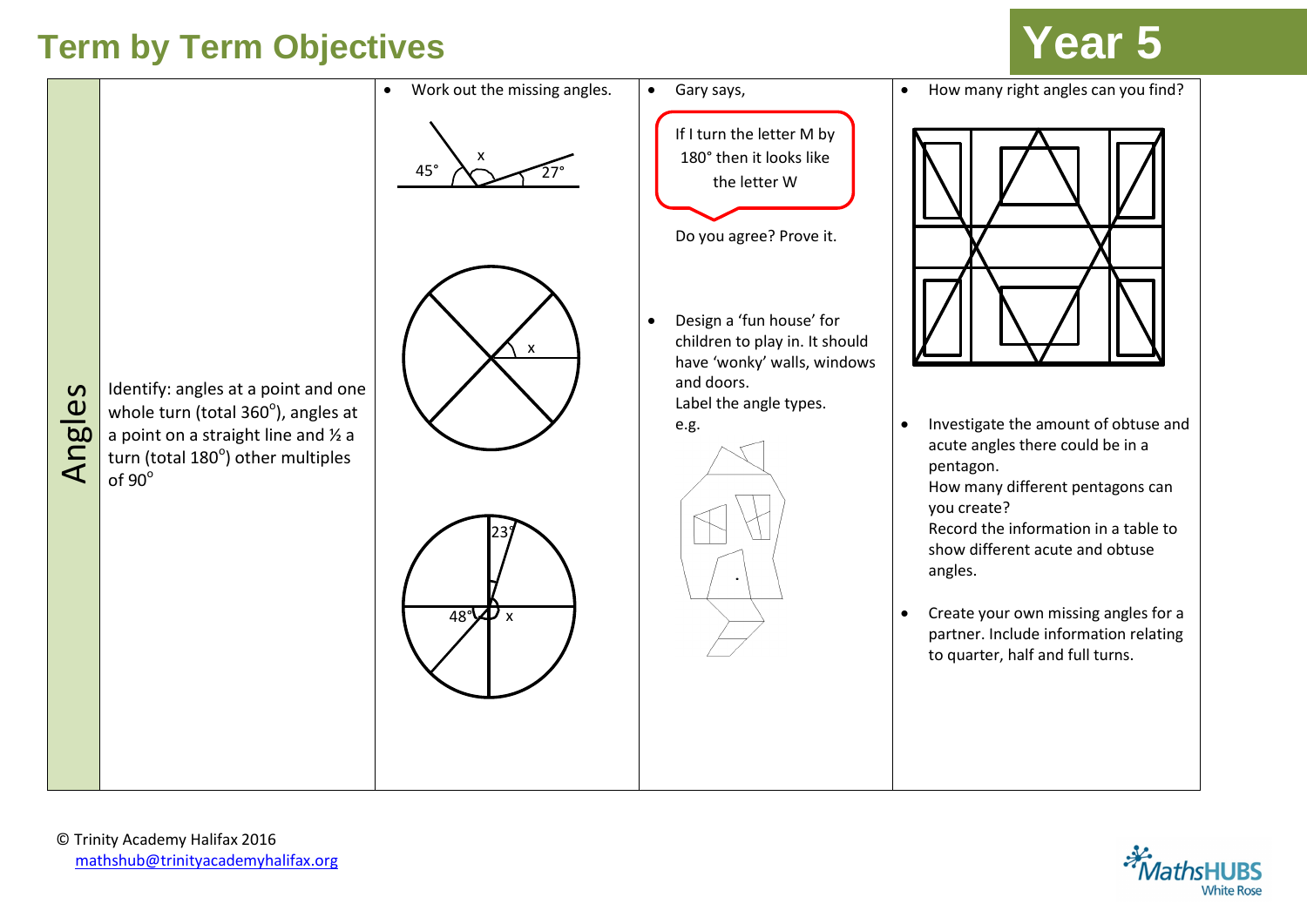|                        |                                                                                       | $\bullet$ | What shape am I?<br>a) My faces are made up of a<br>square and four triangles.<br>b) My faces are made up of<br>rectangles and triangles.<br>Complete the sentences.                                                                                                 | $\bullet$ | Find 3 similarities between<br>the net of a tetrahedron and<br>the net of a cube.<br>Share them with a partner.<br>Are any the same/different?        | $\bullet$ | Create cubes and cuboids by using<br>multilink.<br>Can you draw these on isometric<br>paper?<br>Which part is difficult? Would it be<br>harder if you had to draw something<br>other than squares or rectangles?<br>Here is a cuboid                                                                                                                                      |
|------------------------|---------------------------------------------------------------------------------------|-----------|----------------------------------------------------------------------------------------------------------------------------------------------------------------------------------------------------------------------------------------------------------------------|-----------|-------------------------------------------------------------------------------------------------------------------------------------------------------|-----------|---------------------------------------------------------------------------------------------------------------------------------------------------------------------------------------------------------------------------------------------------------------------------------------------------------------------------------------------------------------------------|
| $\mathbf{v}$<br>Shape: | Identify 3D shapes, including<br>cubes and other cuboids, from 2D<br>representations. | $\bullet$ | A tetrahedron has ___ faces.<br>The faces are made from<br>A cube has ___ faces. The faces<br>are made from ________.<br>Draw another dot on the net of<br>the cube below so it has a dot<br>on the opposite face when the<br>3D shape is constructed.<br>$\bigcirc$ |           | Albie says,<br>If two 3D shapes have the<br>same number of edges<br>then they also have the<br>same number of vertices.<br>Do you agree? Explain why. | $\bullet$ | 8 cm<br>6 cm<br>$12 \text{ cm}$<br>Draw the net for this cuboid.<br><b>Visualise</b><br>a) A square based pyramid is put on<br>top of a cube so that it fits perfectly.<br>How many 2D shapes can you now<br>see and what are they?<br>b) A tetrahedron and a triangular<br>prism are fit perfectly together.<br>How many 2D shapes can you now<br>see and what are they? |

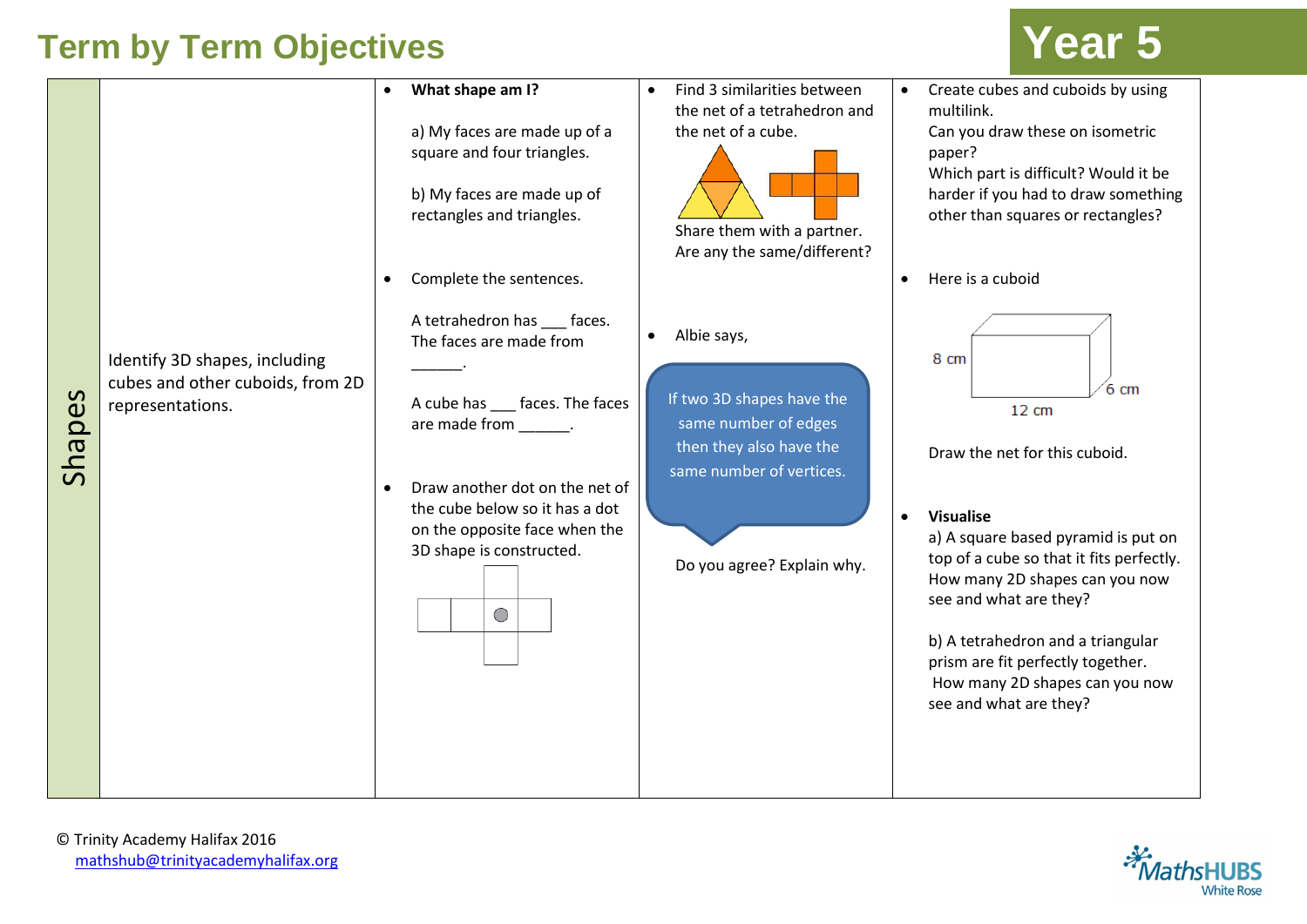

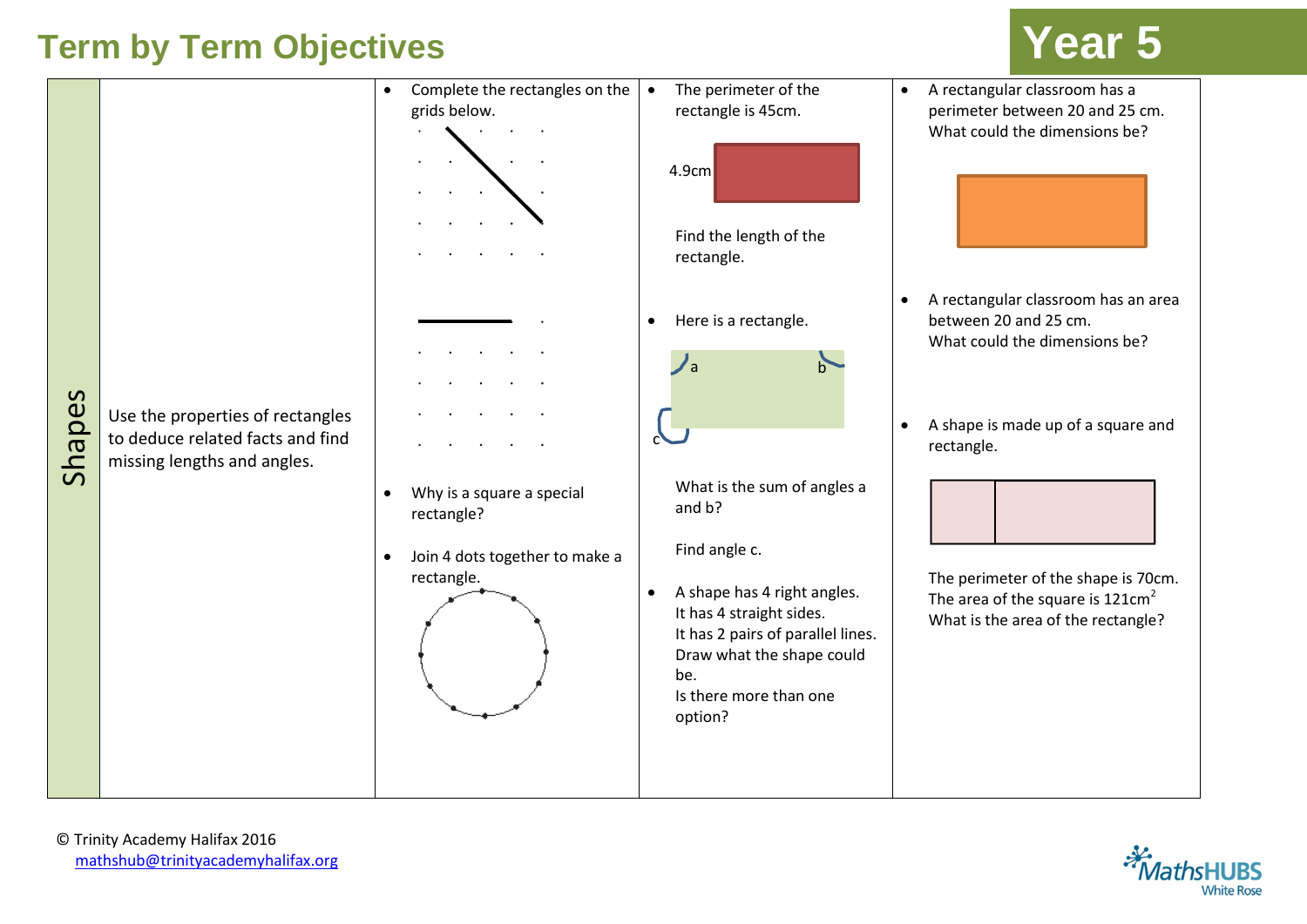|                               |                                                                                                              | Name 4 irregular 4 sided<br>$\bullet$<br>polygons.<br>Name 5 regular polygons.<br>$\bullet$<br>Draw a regular polygon and an<br>$\bullet$<br>irregular polygon on the grids<br>below. | Tick the regular<br>$\bullet$<br>quadrilaterals.                                                                                                               | Cut out lots of different regular and<br>$\bullet$<br>irregular shapes.<br>Ask children to work in pairs and sort<br>them into groups.<br>Once they have sorted them, can<br>they find a different way to sort them<br>again?<br>How many regular and irregular<br>$\bullet$<br>polygons can you find in this picture? |
|-------------------------------|--------------------------------------------------------------------------------------------------------------|---------------------------------------------------------------------------------------------------------------------------------------------------------------------------------------|----------------------------------------------------------------------------------------------------------------------------------------------------------------|------------------------------------------------------------------------------------------------------------------------------------------------------------------------------------------------------------------------------------------------------------------------------------------------------------------------|
| $\mathbf{v}$<br><b>Shape:</b> | Distinguish between regular and<br>irregular polygons based on<br>reasoning about equal sides and<br>angles. |                                                                                                                                                                                       | Explain your choices.<br>Always, sometimes, never.<br>The number of equal angles is<br>the same number of equal<br>sides in a regular polygon.                 |                                                                                                                                                                                                                                                                                                                        |
|                               |                                                                                                              |                                                                                                                                                                                       | Adam says,<br>$\bullet$<br>All the angles are equal in<br>a regular polygon so that<br>must mean a rectangle is<br>a regular polygon.<br>Is Adam correct? Why? | This grid is made up of squares. How<br>$\bullet$<br>many small squares could fit inside?                                                                                                                                                                                                                              |

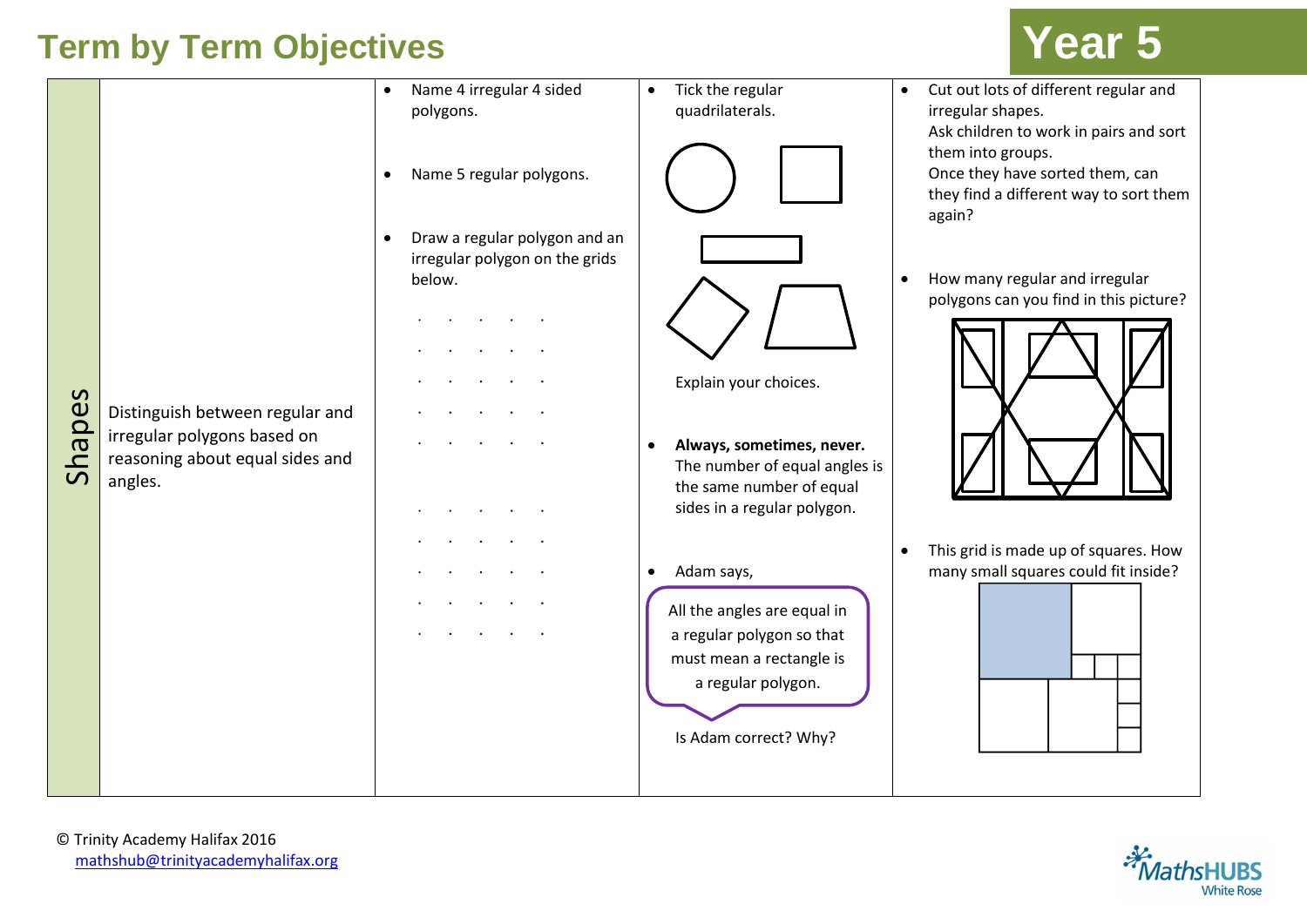

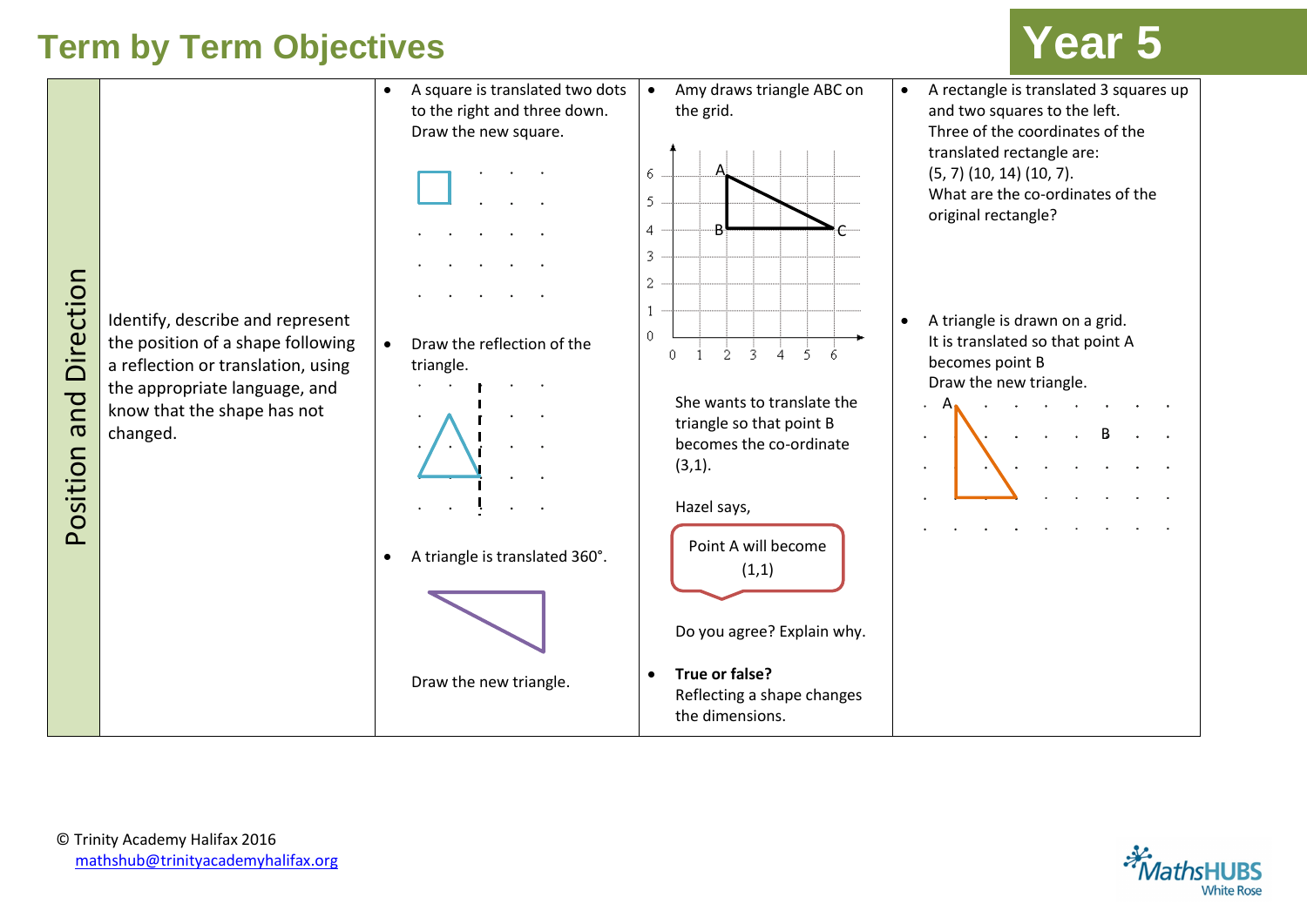| Measurement | Convert between different units<br>of metric measure (for example,<br>km and m; cm and m; cm and<br>mm; g and kg; I and ml) | Use $\lt$ , $>$ or = to complete the<br>$\bullet$<br>statements below<br>0.8kg<br>750g<br>Half a litre<br>500ml<br>$2cm - 5mm$<br>17mm<br>True or false?<br>$1000m = 1km$<br>$1000cm = 1m$<br>$1000ml = 1l$<br>$1000g = 1kg$<br>Bryan is 2.68m tall.<br>He is 99cm taller than his<br>sister.<br>How tall is his sister?<br>Give your answer in<br>centimetres. | Adam makes 2.5 litres of<br>$\bullet$<br>lemonade for a charity event.<br>He pours it into 650ml glasses<br>to sell.<br>He thinks he can sell 7<br>glasses.<br>Is he correct?<br>Prove it.<br>A 5p coin has a thickness of<br>$\bullet$<br>1.6 <sub>mm</sub><br>Jake makes a tower of 5p<br>coins worth 90p.<br>What is the height of the<br>coins in cm?<br>Laura buys 3500g of potatoes<br>$\bullet$<br>£1.46<br><b>78P</b><br>Per $k$ g<br>per kg.<br>and 1500g of carrots. | A plank of wood is 5.8m long.<br>$\bullet$<br>5.8 <sub>m</sub><br>Two lengths are cut from the wood.<br>175cm<br>$3\frac{4}{5}$ m<br>How much wood is left?<br>Cola is sold in bottles and cans.<br>ို<br>330ml<br>I.25 litres<br>Yasmin buys 5 cans and 3 bottles.<br>She sells the cola in 100ml glasses.<br>She sells all the cola.<br>How many glasses does she sell? |
|-------------|-----------------------------------------------------------------------------------------------------------------------------|-----------------------------------------------------------------------------------------------------------------------------------------------------------------------------------------------------------------------------------------------------------------------------------------------------------------------------------------------------------------|--------------------------------------------------------------------------------------------------------------------------------------------------------------------------------------------------------------------------------------------------------------------------------------------------------------------------------------------------------------------------------------------------------------------------------------------------------------------------------|---------------------------------------------------------------------------------------------------------------------------------------------------------------------------------------------------------------------------------------------------------------------------------------------------------------------------------------------------------------------------|
|             |                                                                                                                             |                                                                                                                                                                                                                                                                                                                                                                 | She pays with a £20 note.<br>How much change does she<br>get?                                                                                                                                                                                                                                                                                                                                                                                                                  |                                                                                                                                                                                                                                                                                                                                                                           |

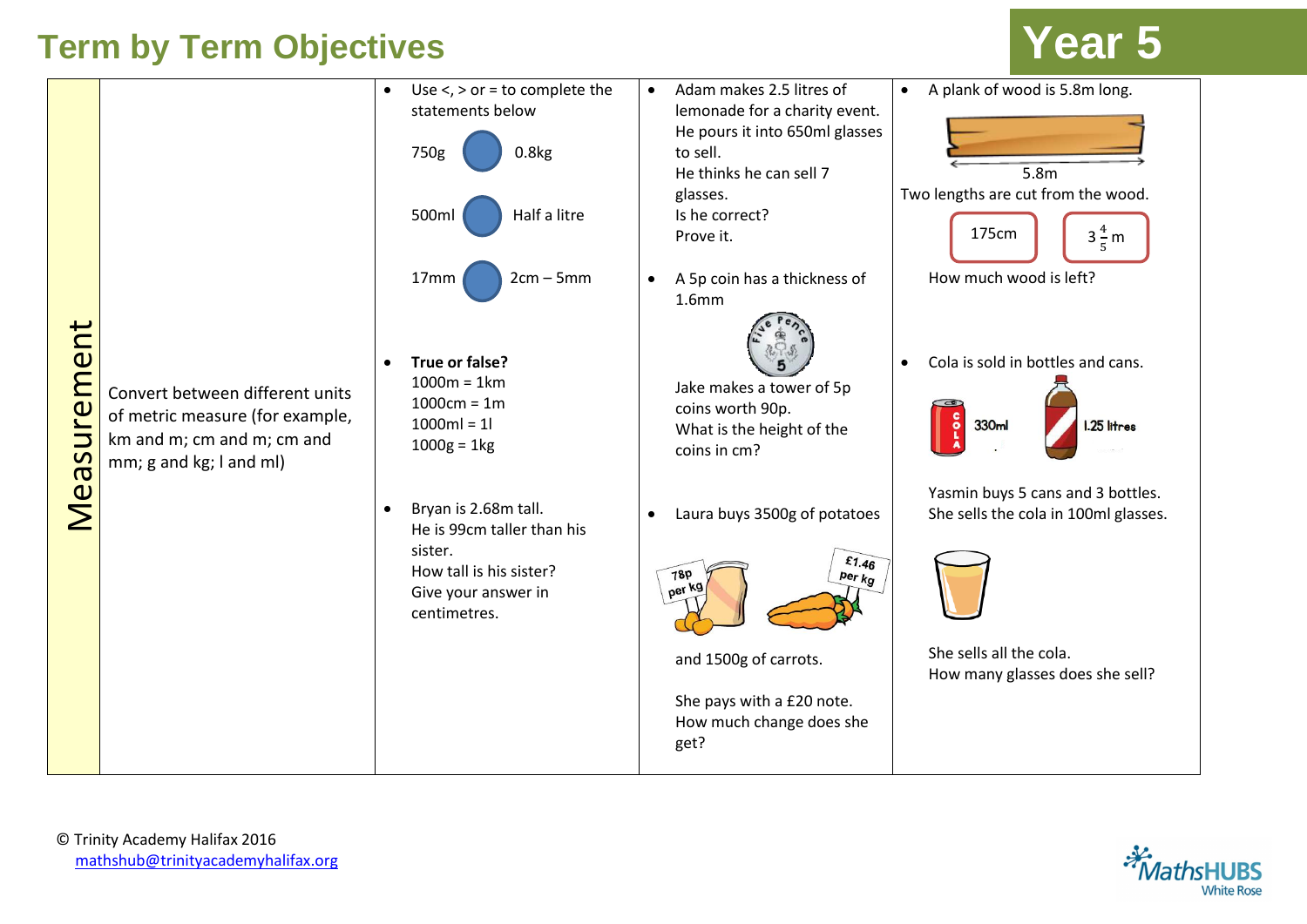|                          |                                                                                                  | $\bullet$ | Fill in the missing boxes.<br>$6$ inch =<br>cm                             | $\bullet$ | Half a galleon is the answer.<br>What's the question?         | $\bullet$ | Rita, Margret and Mable each buy<br>some ribbon for presents from a<br>shop.    |
|--------------------------|--------------------------------------------------------------------------------------------------|-----------|----------------------------------------------------------------------------|-----------|---------------------------------------------------------------|-----------|---------------------------------------------------------------------------------|
|                          |                                                                                                  |           | $\vert$ feet<br>1 yard $=$                                                 |           |                                                               |           | Rita buys 2 feet of ribbon.                                                     |
|                          |                                                                                                  |           | 1 ounce = $\Box$ g                                                         | $\bullet$ | Odd one out.<br>Which of these is different to<br>the others? |           | Margret buys three times as much as<br>Rita does.                               |
| $\overline{\phantom{0}}$ |                                                                                                  | $\bullet$ | True or false?<br>There are 16 pounds in a                                 |           | Explain why.                                                  |           | Mable buys 15cm more than<br>Margret.                                           |
| easuremen                | Understand and use approximate<br>equivalences between metric<br>units and common imperial units |           | stone.<br>There are 16 ounces in a<br>pound.                               |           | Pint<br>Inch<br>Yard<br>Foot                                  |           | How many cm (approximately) of<br>ribbon do they each buy?                      |
|                          | such as inches, pounds and pints.                                                                | $\bullet$ | Complete the statements:                                                   |           |                                                               | $\bullet$ | Mr Smith sells apples for 40p a<br>kilogram.<br>Mr Brown sells apples for 24p a |
|                          |                                                                                                  |           | I would measure milk in                                                    |           |                                                               |           | pound.<br>Who sells them cheaper?                                               |
|                          |                                                                                                  |           | I can measure the length of my<br>$car in$ _______.                        |           |                                                               | $\bullet$ | Simon travels 480 kilometres in a<br>year.<br>How many miles is this            |
|                          |                                                                                                  |           | Is there more than one option?<br>Which is the most reasonable<br>and why? |           |                                                               |           | approximately?                                                                  |
|                          |                                                                                                  |           |                                                                            |           |                                                               |           |                                                                                 |

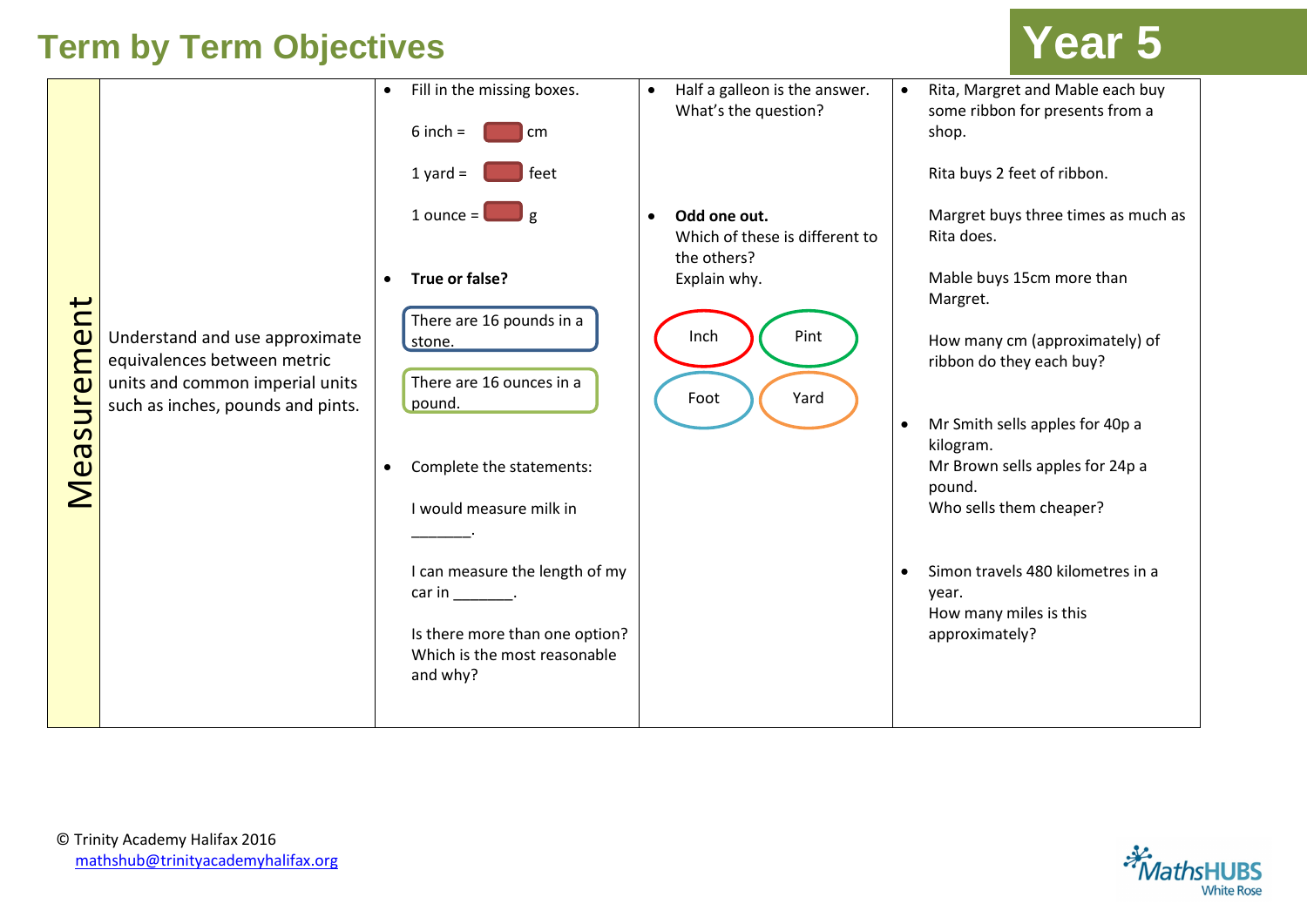| Measurement | Solve problems involving<br>converting between units of time. | What is 444 minutes in hours<br>$\bullet$<br>and minutes?<br>Anya finishes school at twenty<br>$\bullet$<br>past three in the afternoon.<br>Circle the 24 hour clock that is<br>showing the time Anya finishes<br>school.<br>03:20<br>20:03<br>13:20<br>15:20<br>20:15<br>Patrick begins watching a film<br>$\bullet$<br>at 4:27pm for 90 minutes.<br>What time does the film finish? | Order these times in the<br>evening beginning with the<br>earliest.<br>Half past 9<br>21:40<br>Quarter to nine<br>8:35pm<br>Explain your thinking.<br>Order these durations<br>beginning with the smallest.<br>100 secs<br>1 min<br>180 secs<br>3 mins<br>Explain your thinking.<br>Fatima says,<br>$\bullet$<br>100 minutes is 10<br>times bigger than<br>100 seconds<br>Do you agree? Explain why. | Work out how many days old a baby<br>will be when it has lived for 1 million<br>seconds.<br>During a long haul flight, Beth,<br>Caroline and Kelsey all had a sleep.<br>Kelsey slept four times longer than<br>Caroline did.<br>Beth slept 15 minutes less than<br>Kelsey did.<br>Beth slept for 1 hour and 45 minutes.<br>How many minutes did Caroline sleep<br>for?<br>One of these watches is 3 minutes<br>fast and one is 4 minutes slow.<br>11:58⊯<br>Work out the correct time. |
|-------------|---------------------------------------------------------------|---------------------------------------------------------------------------------------------------------------------------------------------------------------------------------------------------------------------------------------------------------------------------------------------------------------------------------------------------------------------------------------|------------------------------------------------------------------------------------------------------------------------------------------------------------------------------------------------------------------------------------------------------------------------------------------------------------------------------------------------------------------------------------------------------|----------------------------------------------------------------------------------------------------------------------------------------------------------------------------------------------------------------------------------------------------------------------------------------------------------------------------------------------------------------------------------------------------------------------------------------------------------------------------------------|
|-------------|---------------------------------------------------------------|---------------------------------------------------------------------------------------------------------------------------------------------------------------------------------------------------------------------------------------------------------------------------------------------------------------------------------------------------------------------------------------|------------------------------------------------------------------------------------------------------------------------------------------------------------------------------------------------------------------------------------------------------------------------------------------------------------------------------------------------------------------------------------------------------|----------------------------------------------------------------------------------------------------------------------------------------------------------------------------------------------------------------------------------------------------------------------------------------------------------------------------------------------------------------------------------------------------------------------------------------------------------------------------------------|

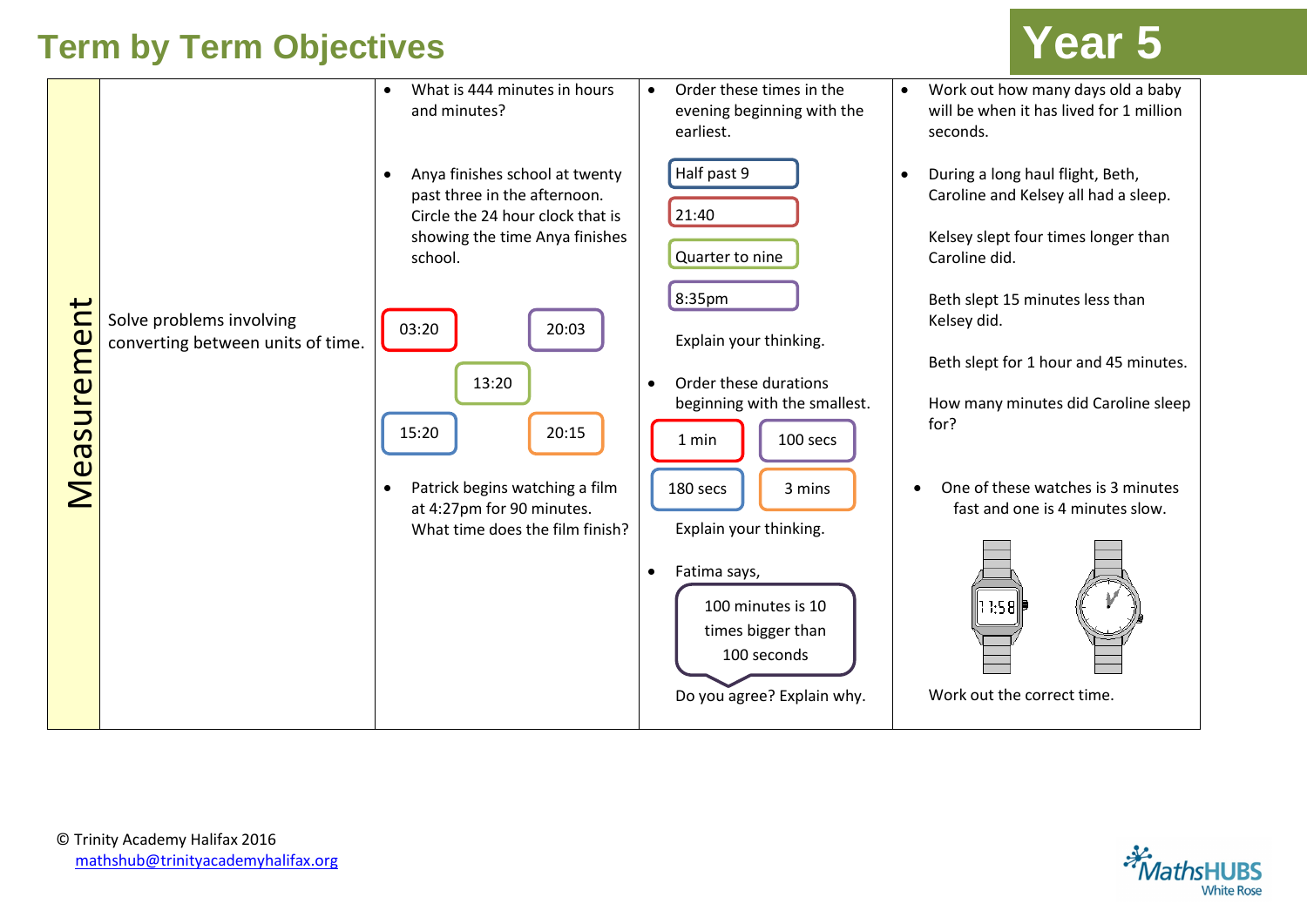

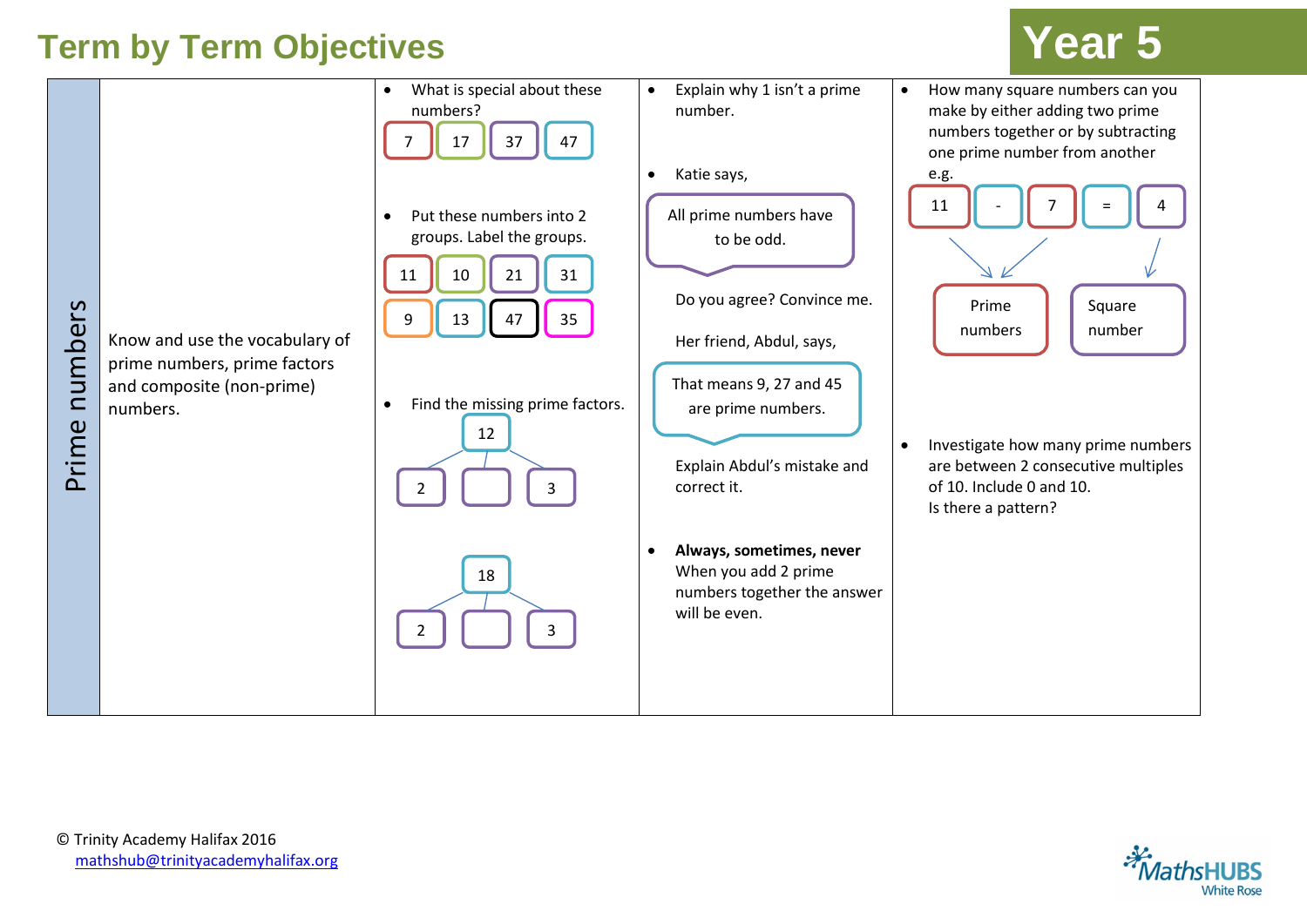|                  |                                                                                       | Fill in the missing prime<br>$\bullet$<br>numbers<br>$\overline{7}$<br>$\overline{2}$<br>3<br>11 | Fill in the missing numbers so<br>$\bullet$<br>that the calculation creates a<br>prime number.<br>$19 -$<br>$=$                                                                                                                        | On a set of flashcards, write a<br>$\bullet$<br>different number on each. Ask a<br>partner to do the same.<br>Shuffle them and take half each. Take<br>turns to turn them over. Say either    |
|------------------|---------------------------------------------------------------------------------------|--------------------------------------------------------------------------------------------------|----------------------------------------------------------------------------------------------------------------------------------------------------------------------------------------------------------------------------------------|-----------------------------------------------------------------------------------------------------------------------------------------------------------------------------------------------|
|                  |                                                                                       | 19<br>13<br>5<br>7<br>Find all the prime numbers<br>$\bullet$                                    | Is this the only option?<br>Andy says,                                                                                                                                                                                                 | 'prime' or 'not prime' when a number<br>is turned over. Whoever ends with<br>the most cards, wins.                                                                                            |
| numbers<br>Prime | Establish whether a number up to<br>100 is prime and recall prime<br>numbers up to 19 | between 60 and 80.<br>What is the $16th$ prime<br>$\bullet$<br>number?                           | I subtracted an odd<br>number to find a<br>prime number.<br>Is this possible? How many<br>ways could he have done<br>this?<br>Explain your answer.<br>What number am I?<br>$\bullet$<br>I am a prime number. I am a<br>2 digit number. | Prime factors are the prime numbers<br>$\bullet$<br>that multiply together to make a<br>number e.g.<br>12<br>Is it possible to make every number<br>by multiplying prime numbers<br>together? |
|                  |                                                                                       |                                                                                                  | Both my digits are the same.<br>Explain why there is only one<br>option.                                                                                                                                                               |                                                                                                                                                                                               |



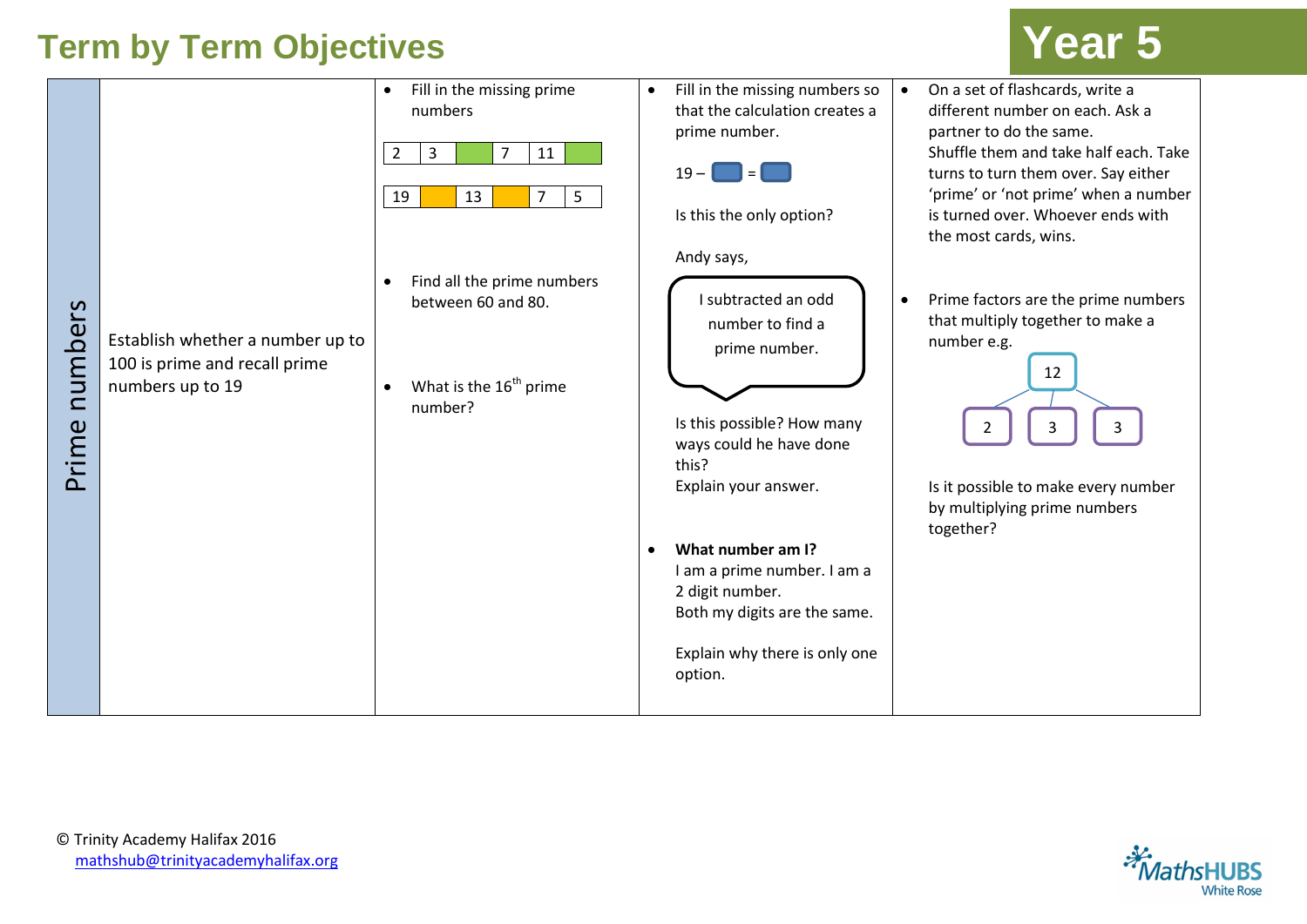

© Trinity Academy Halifax 2016 [mathshub@trinityacademyhalifax.org](mailto:mathshub@trinityacademyhalifax.org)

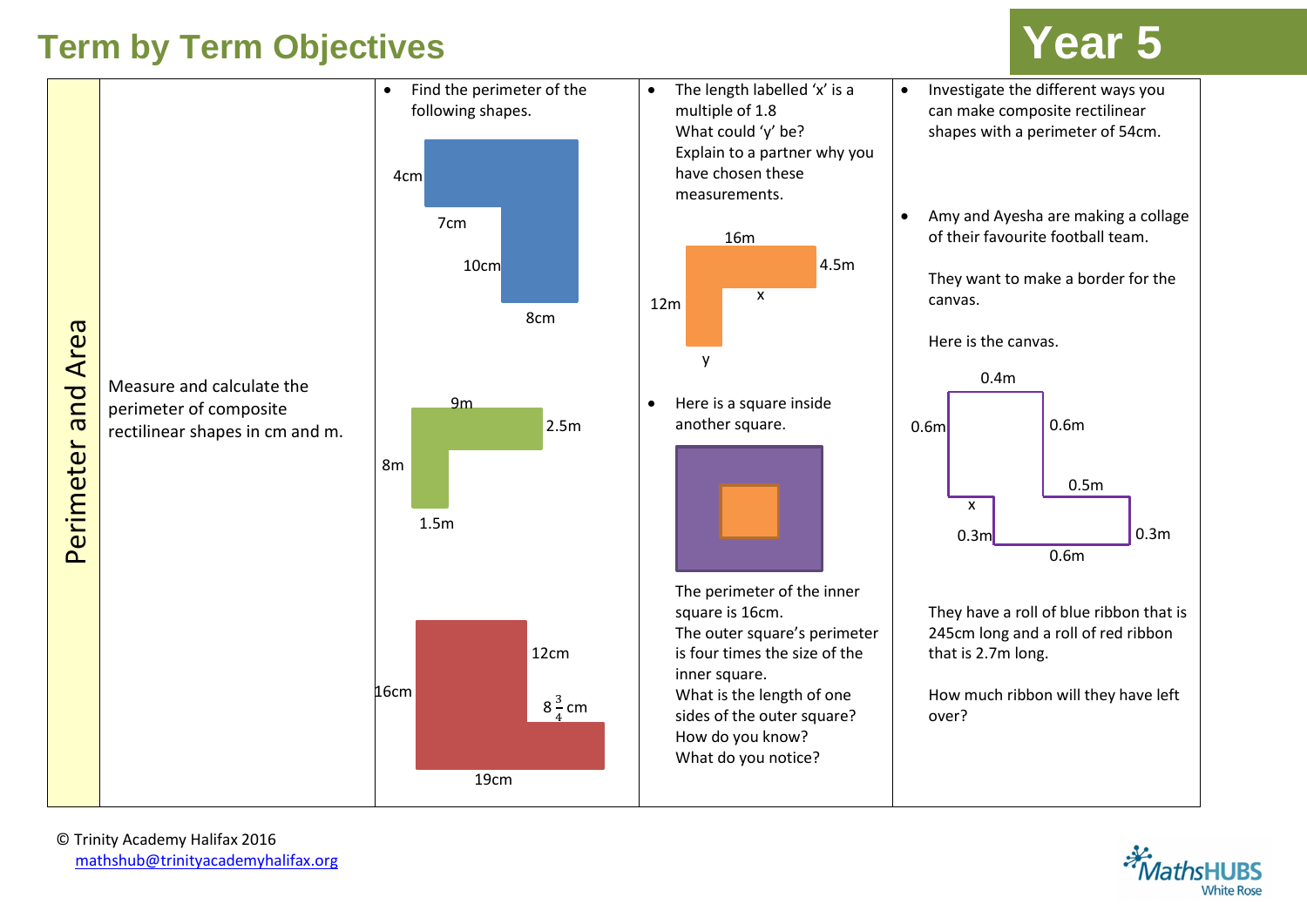

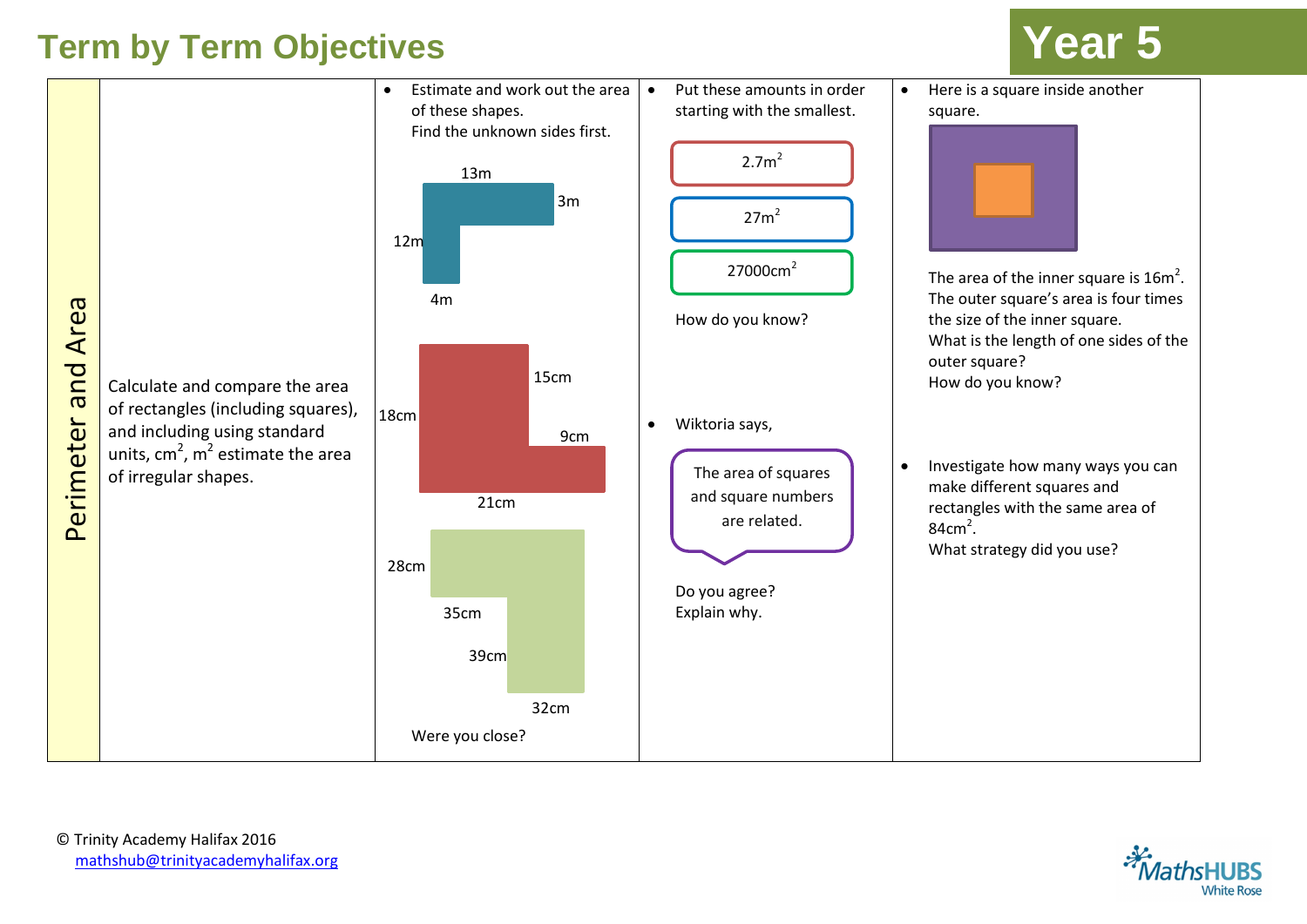